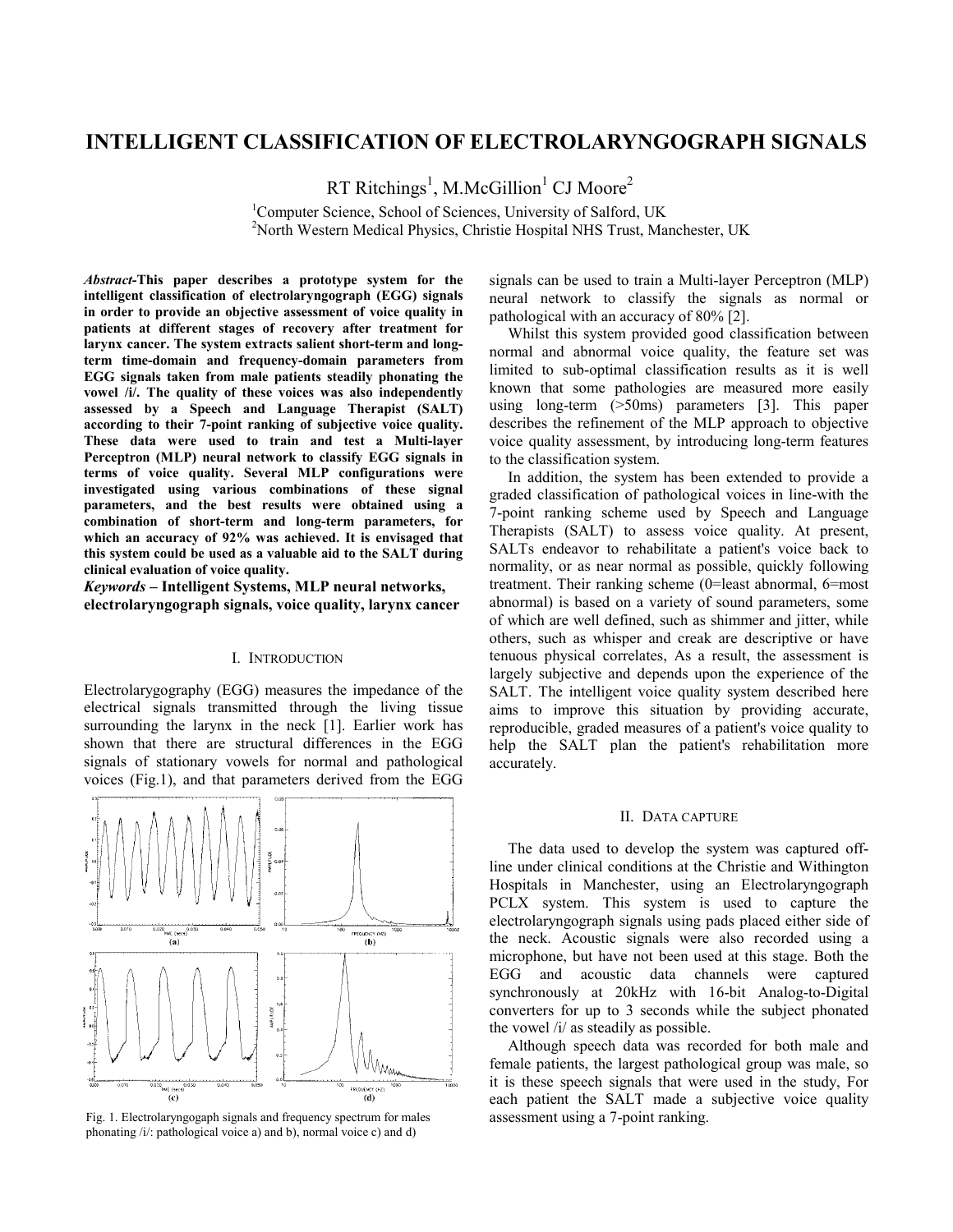| <b>Report Documentation Page</b>                                                                                                                                                                                                                                                                   |                                                              |                                                    |  |  |  |  |  |  |  |
|----------------------------------------------------------------------------------------------------------------------------------------------------------------------------------------------------------------------------------------------------------------------------------------------------|--------------------------------------------------------------|----------------------------------------------------|--|--|--|--|--|--|--|
| <b>Report Date</b><br>25OCT2001                                                                                                                                                                                                                                                                    | <b>Report Type</b><br>N/A                                    | Dates Covered (from to)                            |  |  |  |  |  |  |  |
| <b>Title and Subtitle</b>                                                                                                                                                                                                                                                                          |                                                              | <b>Contract Number</b>                             |  |  |  |  |  |  |  |
| Intelligent Classification of Electrolaryngograph Signals                                                                                                                                                                                                                                          |                                                              | <b>Grant Number</b>                                |  |  |  |  |  |  |  |
|                                                                                                                                                                                                                                                                                                    |                                                              | <b>Program Element Number</b>                      |  |  |  |  |  |  |  |
| Author(s)                                                                                                                                                                                                                                                                                          |                                                              | <b>Project Number</b>                              |  |  |  |  |  |  |  |
|                                                                                                                                                                                                                                                                                                    |                                                              | <b>Task Number</b>                                 |  |  |  |  |  |  |  |
|                                                                                                                                                                                                                                                                                                    |                                                              | <b>Work Unit Number</b>                            |  |  |  |  |  |  |  |
| Performing Organization Name(s) and Address(es)<br>UK                                                                                                                                                                                                                                              | Computer Science, School of Sciences, University of Salford, | <b>Performing Organization Report Number</b>       |  |  |  |  |  |  |  |
|                                                                                                                                                                                                                                                                                                    | <b>Sponsoring/Monitoring Agency Name(s) and Address(es)</b>  | <b>Sponsor/Monitor's Acronym(s)</b>                |  |  |  |  |  |  |  |
| US Army Research Development & Standardization Group<br>(UK) PSC 803 Box 15 FPO AE 09499-1500                                                                                                                                                                                                      |                                                              | <b>Sponsor/Monitor's Report Number(s)</b>          |  |  |  |  |  |  |  |
| <b>Distribution/Availability Statement</b><br>Approved for public release, distribution unlimited                                                                                                                                                                                                  |                                                              |                                                    |  |  |  |  |  |  |  |
| <b>Supplementary Notes</b><br>Papers from the 23rd Annual International conference of the IEEE Engineering in Medicine and Biology Society,<br>October 25-28, 2001, held in Istanbul, Turkey. See also ADM001351 for entire conference on cd-rom., The original<br>document contains color images. |                                                              |                                                    |  |  |  |  |  |  |  |
| <b>Abstract</b>                                                                                                                                                                                                                                                                                    |                                                              |                                                    |  |  |  |  |  |  |  |
| <b>Subject Terms</b>                                                                                                                                                                                                                                                                               |                                                              |                                                    |  |  |  |  |  |  |  |
| <b>Report Classification</b><br>unclassified                                                                                                                                                                                                                                                       |                                                              | <b>Classification of this page</b><br>unclassified |  |  |  |  |  |  |  |
| <b>Classification of Abstract</b><br>unclassified                                                                                                                                                                                                                                                  |                                                              | <b>Limitation of Abstract</b><br>UU                |  |  |  |  |  |  |  |
| <b>Number of Pages</b><br>4                                                                                                                                                                                                                                                                        |                                                              |                                                    |  |  |  |  |  |  |  |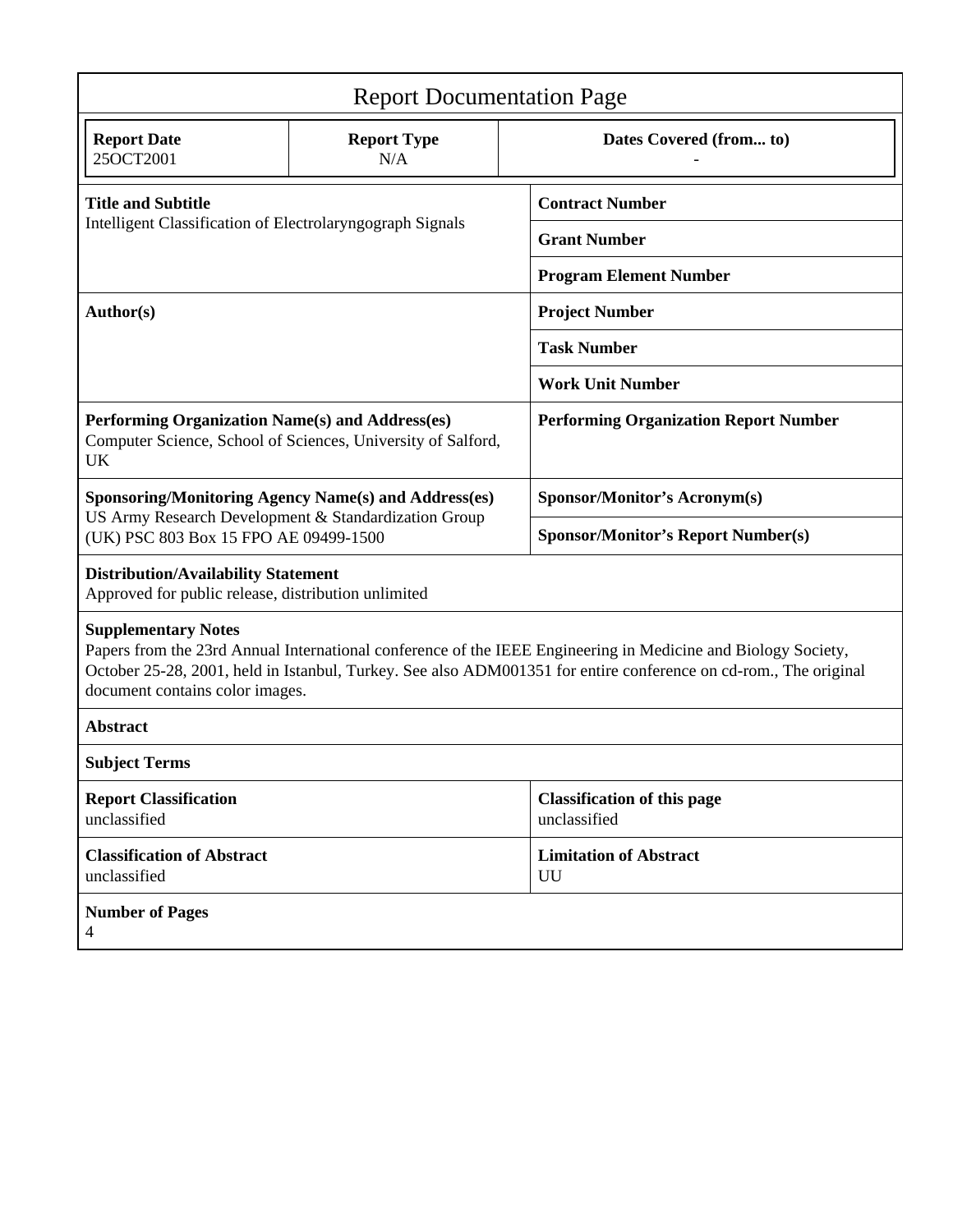### III. DATA PROCESSING

A voicing analysis was performed upon each 3-second EGG signal to determine if the subject had voiced during phonation. Voicing occurs when the vocal folds are vibrating, and as a result, the signal contains a fundamental frequency,  $f_0$ . If the signal was considered to be voiced, it was initially processed to extract the long-term features, and then the short-term features for classification of voice quality. The long-term features are mean fundamental frequency,  $Mf_0$ , standard deviation of  $f_0$ , SDf<sub>0</sub>, and percentage of the signal that is voiced, V+, while the shortterm features include parameters related to the structure of the first few harmonics, and the glottal noise.

The voicing test involved taking 50msec frames from the signals and applying Cepstral analysis techniques [4], to identify the voiced frames. Each frame was then preemphasised by forward differencing to suppress the effects of drifting signal amplitude, and its autocovariance multiplied by a Tukey-Hanning window, prior to transformation to the frequency domain using the Fast Fourier Transform. An estimate of  $f_0$  for each frame, deduced during the voicing analysis, was used to derive the FHN normalised spectral representation [5]. This process removed any inter-patient variability in  $f_0$  and its harmonics allowing a more effective modelling of the spectral envelope among groups of patients. Once the FHN spectrum had been determined, Gaussians were fitted to the data around  $f_0$  and its first few harmonics. Each Gaussian,  $G_h$  (h=0 up to typically 8) was parameterised as:

## $G_h$  = (position<sub>h</sub>, width<sub>h</sub> and amplitude<sub>h</sub>)

An observation was made that the mixture of Gaussians gave a better 'fit' to the FHN spectrum for the less abnormal patients, and so a parameter related to goodness of fit, called the Harmonic Linearity Measure (HLM), was calculated for each frame. Finally, as Glottal noise is considered to be an important measure of voice quality, a parameter, FHNNE, based on the Normalised Noise Energy (NNE) [6], but derived from the FHN spectrum, was calculated for the data.

The parameters extracted from the EGG signals and used for the MLP classification tests comprised of 3 long-term parameters ( $Mf_0$ ,  $SDf_0$ ,  $V^+$ ) and 17 short-term parameters  $(G_1, G_2, G_3, G_4, G_5, HLM, FHNNE)$ . Full details of the data processing and extraction of these parameters can be found in McGillion [7].

#### IV. DATA CLASSIFICATION

A total number of 77 pathological EGG signals were available for training and testing data. For each of the 7 classes, 450 patterns were used for training/validation and 200 for testing. Unfortunately, as a result of the relatively small dataset, there were different numbers of patients in each class. As it is desirable to have equal numbers in each class to train an MLP adequately, additional frames were taken from some patients and a small percentage of the data was artificially generated by adding normally distributed noise to the short-term features of the existing patterns within each class.

A two-layer 7-output MLP was trained using the backpropagation training algorithm, softmax activation function, and cross-entropy error function. The advantage of using the softmax activation function, was that the output across all seven classes sums to 1.0 and can therefore be interpreted as a probability of membership of each of the seven classes, assuming equal prior probabilities. A further constraint placed upon the MLP is that for any single class to be declared the 'winner' the output for that class must be greater than 50% (0.5). MLP structures with different numbers of hidden units and subsets of the 21 input parameters were investigated in order to determine the combination that provided the minimum classification error.

#### V. RESULTS AND DISCUSSION

An overview of the best results obtained from the different combinations of input parameters and hidden units shown in Table 1.

The *best input set* is the MLP structure whose input parameters provided the best classification results, regardless of weight initialisation and the number of hidden units. The *best individual structure* is the MLP that provided the best classification results taking into account the number of hidden units in the MLP, but disregarding the weight hidden

TABLE 1 TEST RESULTS FOR THE 7-CLASS MLP

|                           | Accuracy<br>$(\%)$ | <b>SD</b> | Sensitivity $(\% )$<br>Specificity $(\% )$ |      |      |      |                                                       |      |                         | Structure                      | Inputs                                                              |
|---------------------------|--------------------|-----------|--------------------------------------------|------|------|------|-------------------------------------------------------|------|-------------------------|--------------------------------|---------------------------------------------------------------------|
|                           |                    |           | $\Omega$                                   |      |      |      | Class   Class   Class   Class   Class   Class   Class |      | 6                       |                                |                                                                     |
| <b>Best</b>               | 92.00              | 6.42      | 98.5                                       | 96.0 | 94.5 | 80.5 | 86.5                                                  | 91.5 | 96.5                    | $20 - 25 - 7$                  | $G_1, G_2, G_3, G_4, G_5$ , FHNNE,<br>HLM, $Mf_0$ , $SDf_0$ , $V^+$ |
| Individual<br>MLP         |                    |           | 0.12                                       | 0.87 | 0.75 | 4.12 | 3.0                                                   | 2.12 | 0.75                    |                                |                                                                     |
| <b>Best</b><br>Individual | 90.30              | 1.65      | 98.1                                       | 94.6 | 93.1 | 86.9 | 83.6                                                  | 81.7 | 94.1                    | $20 - 40 - 7$                  | $G_1, G_2, G_3, G_4, G_5$ , FHNNE,<br>$Mf_0$ , $SDf_0$ , $V^+$      |
| Structure                 |                    |           | 0.47                                       | 1.3  | 1.42 | 3.1  | 3.82                                                  | 4.17 | 1.37                    |                                |                                                                     |
| <b>Best Input</b><br>Set  | 87.24<br>3.47      | 98.0      | 93.5                                       | 92.2 | 81.1 | 77.3 | 74.8                                                  |      | $93.5$  21-[15,25,40]-7 | $G_1, G_2, G_3, G_4, G_5, f_0$ |                                                                     |
|                           |                    |           | 0.45                                       | .49  | 1.52 | 4.02 | 4.67                                                  | 5.28 | 1.25                    |                                | FHNNE, HLM, $Mf_0$ , $SDf_0$ , $V^+$                                |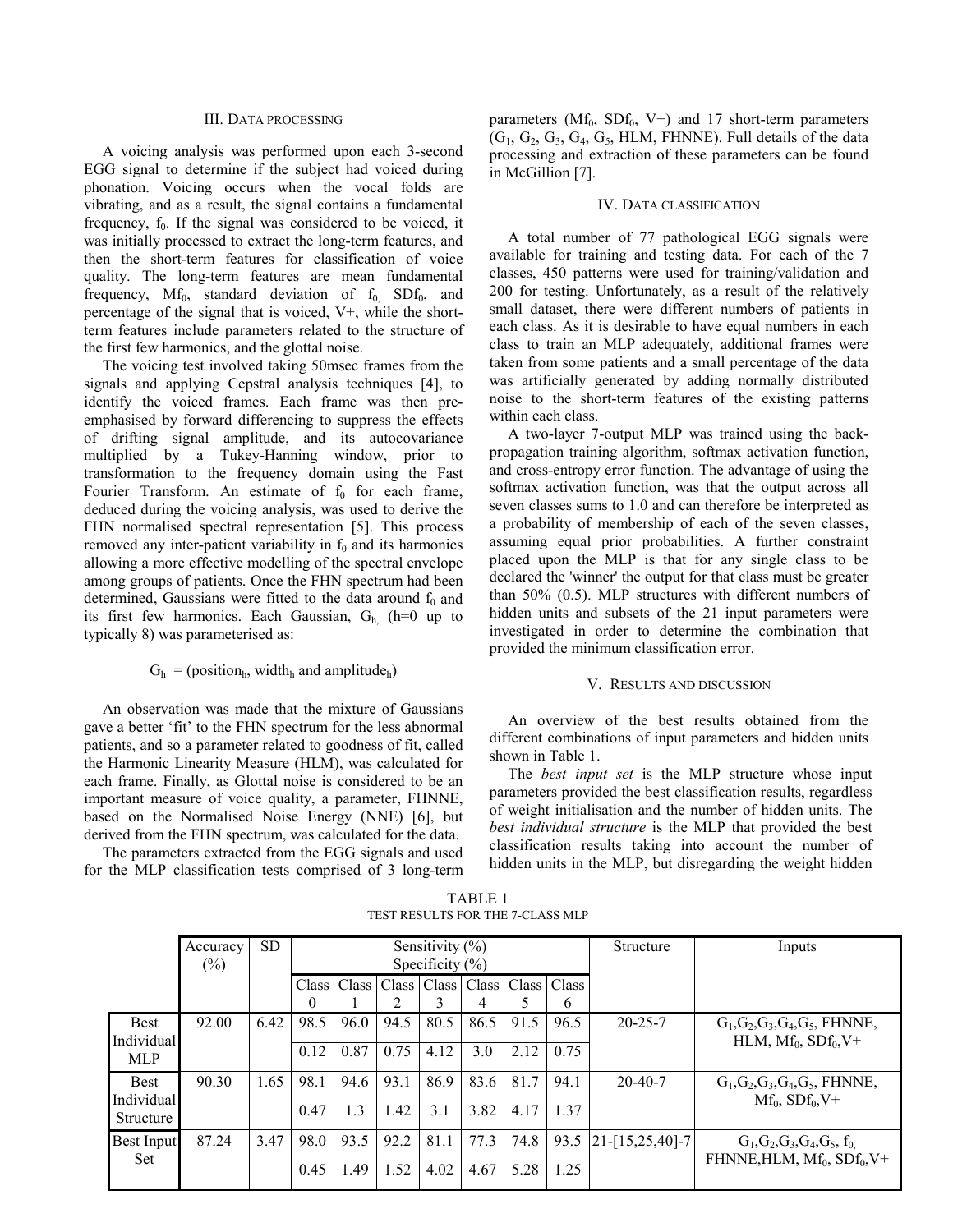hidden units in the MLP, but disregarding the weight initialisations. The *best individual MLP* is that which takes into account both the number of hidden units and the weight initialisation.

> 0.0 0.1 0.2 0.3 0.4 医0.5 0.6 0.7

0 1 2 3 4 5 6 **CLASS**

The *best individual MLP* can be different from the *best individual structure* and the *best input set* if the variance in the classification ability of a given MLP is large (due to the MLP might produce a very high accuracy, the average